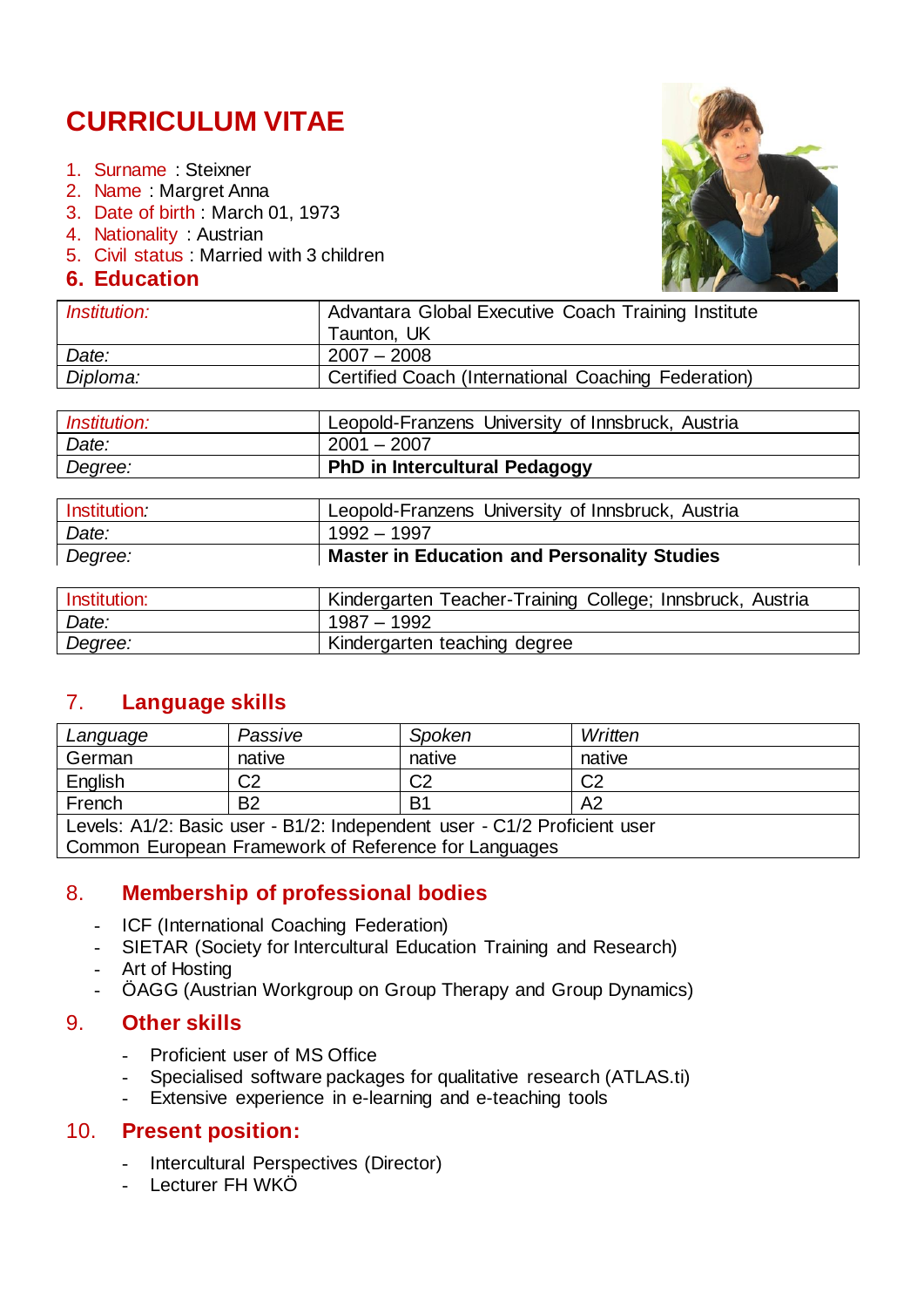#### 11. **Years within the company:** 10

#### 12. **Key qualifications**

- Advanced experience in workshop facilitation using interactive learning & teaching strategies
- Advanced experience in qualitative and participatory research methods and evaluation
- Facilitation of (intercultural) learning and development processes on the individual and team level

#### 13. **Specific experience** in non-EU member countries

| Country        | Date: from | Name and brief description of the project                                                  |
|----------------|------------|--------------------------------------------------------------------------------------------|
| Uganda         | 04/2007 to | Cooperation with MOUNTBATTEN (www.mountbatten.net)                                         |
|                | 07/2009    | Human resource and organisational development                                              |
|                |            | Group-coaching and team-coaching for international NGOs                                    |
|                |            | Intercultural team-building and leadership trainings                                       |
|                |            | Workshop facilitation using a variety of methods including the<br>$\overline{\phantom{a}}$ |
|                |            | consensus workshop methodology                                                             |
| Uganda         | 08/2002 to | PhD Research on the development of intercultural experience in                             |
| & Eritrea      | 07/2007    | the development cooperation                                                                |
|                |            | http://www.oefse.at/publikationen/oefse-forum/detail-oefse-                                |
|                |            | forum/publication/show/Publication/Lernraum-Interkultur/                                   |
| Eritrea        | 10/2001 to | Technical assistance in establishing Rainbow School Asmara in                              |
|                | 07/2005    | the position of Head of training                                                           |
| <b>Burkina</b> | 07/1996 to | Master theses with extended field work on Female Genital                                   |
| Faso           | 09/1996    | Mutilation using methods of group discussion and interviews                                |
|                | 10/1994 to | Extended field study on relationships in a West African family using                       |
|                | 03/1995    | participatory observation                                                                  |

#### 14. **General professional experience**

| Date:       | From 04/2007 ongoing                                                                                                                                                                                                                                                                                                                                                                                                                                                                                                                                                                                                                              |
|-------------|---------------------------------------------------------------------------------------------------------------------------------------------------------------------------------------------------------------------------------------------------------------------------------------------------------------------------------------------------------------------------------------------------------------------------------------------------------------------------------------------------------------------------------------------------------------------------------------------------------------------------------------------------|
| Location    | Vienna, Austria                                                                                                                                                                                                                                                                                                                                                                                                                                                                                                                                                                                                                                   |
| Company     | Intercultural perspectives<br>www.intercultural-perspectives.com                                                                                                                                                                                                                                                                                                                                                                                                                                                                                                                                                                                  |
| Position    | <b>Director</b>                                                                                                                                                                                                                                                                                                                                                                                                                                                                                                                                                                                                                                   |
| Description | <b>Intercultural Coaching &amp; Training &amp; Research</b>                                                                                                                                                                                                                                                                                                                                                                                                                                                                                                                                                                                       |
|             | Intercultural trainings and coaching for development workers and<br>international staff<br>Coaching of teams and individuals with a focus on intercultural competence,<br>team work and leadership<br>Developing curricula for intercultural learning programs<br>Group dynamics and action research<br>$\overline{\phantom{a}}$<br>Qualitative research and evaluation in the field of intercultural learning,<br>inclusion and cultural identity<br>Training of trainers: curriculum development, workshop design, facilitation<br>$\overline{\phantom{a}}$<br>and innovative methods of adult learning<br><b>Please see list of references</b> |

| Date:    | . 2017<br>1997<br>$^{\rm th}$<br>⋯∠∪⋯ |
|----------|---------------------------------------|
| Location | Austria<br>Innsbruck,                 |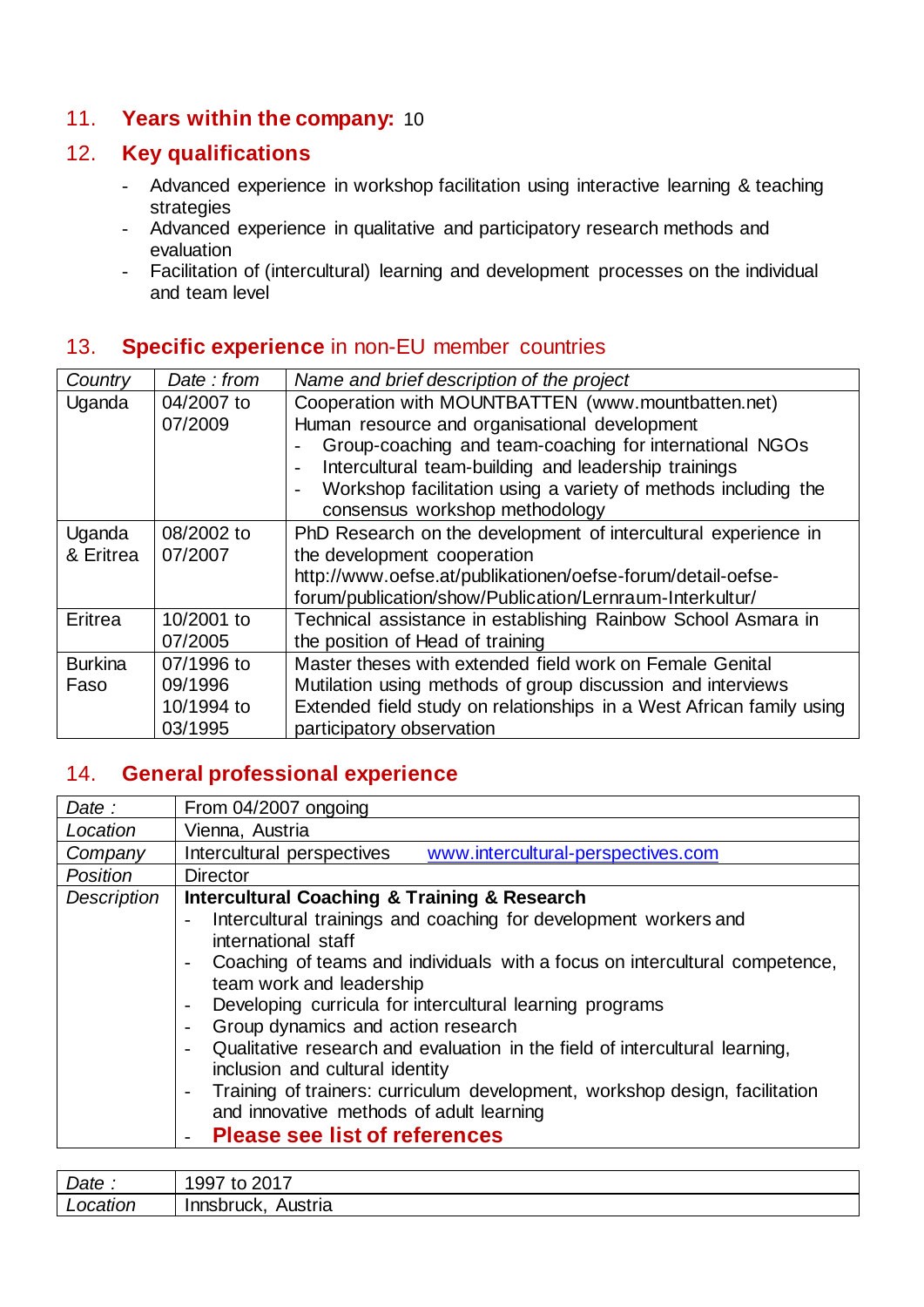| Company     | Leopold-Franzens University                                                                        |
|-------------|----------------------------------------------------------------------------------------------------|
| Position    | Lecturer                                                                                           |
| Description | Teaching of the following courses at the Faculty of Education                                      |
|             | Interactive methods for intercultural competence development                                       |
|             | Qualitative research methods                                                                       |
|             | Introduction to computer-based qualitative research methods (ATLAS.ti)<br>$\overline{\phantom{a}}$ |
|             | The concept of normality in multicultural societies                                                |
|             | Cultural influence on concepts of normality and pathology<br>$\overline{\phantom{0}}$              |
|             | Methodology of comparative educational science                                                     |

| Date:       | 2013 - 2017                                                                |
|-------------|----------------------------------------------------------------------------|
| Location    | Vienna, Austria                                                            |
| Company     | University of Vienna                                                       |
| Position    | Lecturer                                                                   |
| Description | Teaching of following courses at the Department of Development Studies     |
|             | Qualitative research methods in development studies                        |
|             | Research seminar: Participatory research methods including research lab in |
|             | Uganda                                                                     |

| Date:       | $2010 - 2016$                                                                                                                                                                                                                      |
|-------------|------------------------------------------------------------------------------------------------------------------------------------------------------------------------------------------------------------------------------------|
| Location    | Vienna, Austria                                                                                                                                                                                                                    |
| Company     | <b>NDurance</b><br>www.ndurance.at                                                                                                                                                                                                 |
| Position    | Managing partner                                                                                                                                                                                                                   |
| Description | Developing the international workforce                                                                                                                                                                                             |
|             | E-learning and face2face solutions for the development of international<br>competencies within the workforce of multinational companies<br>Designing sustainable intercultural learning programs using blended learning<br>methods |

| Date :      | From 09/1998 - 10/2001                                                 |
|-------------|------------------------------------------------------------------------|
| Location    | <b>Innsbruck, Austria</b>                                              |
| Company     | "Tiroler Verein für integriertes Wohnen"                               |
| Position    | Team leader                                                            |
| Description | Team leader in a life-training project for mentally handicapped people |

# 15. **Publications**

| <b>OEFSE/SÜDWIND</b>                                           | "Learning space: Interculture. From intercultural<br>experience to intercultural competence." (in German)<br>ISBN 13: 978-3-9502306-4-2 | 2007    |
|----------------------------------------------------------------|-----------------------------------------------------------------------------------------------------------------------------------------|---------|
| <b>SÜDWIND</b>                                                 | Standpoint: "Understanding culture" (in German)                                                                                         | 10/2007 |
| <b>INTERCULTURE-</b><br><b>JOURNAL</b>                         | "Fine-tuning" durch interkulturelles Coaching<br>www.interculture-journal.com Edition 9/2009 (in<br>German)                             | 11/2009 |
| <b>SOZIALWISSEN-</b><br><b>SCHAFTLICHE</b><br><b>RUNDSCHAU</b> | "Kultur lernen durch interkulturelles Training und<br>Coaching" Edition 3/2010 (in German)                                              | 10/2010 |
| JOURNAL for group-<br>dynamics and                             | "Interkulturelle Kompetenz. Beleuchtung eines<br>Entwicklungsprozesses." Edition 3/2011                                                 | 10/2011 |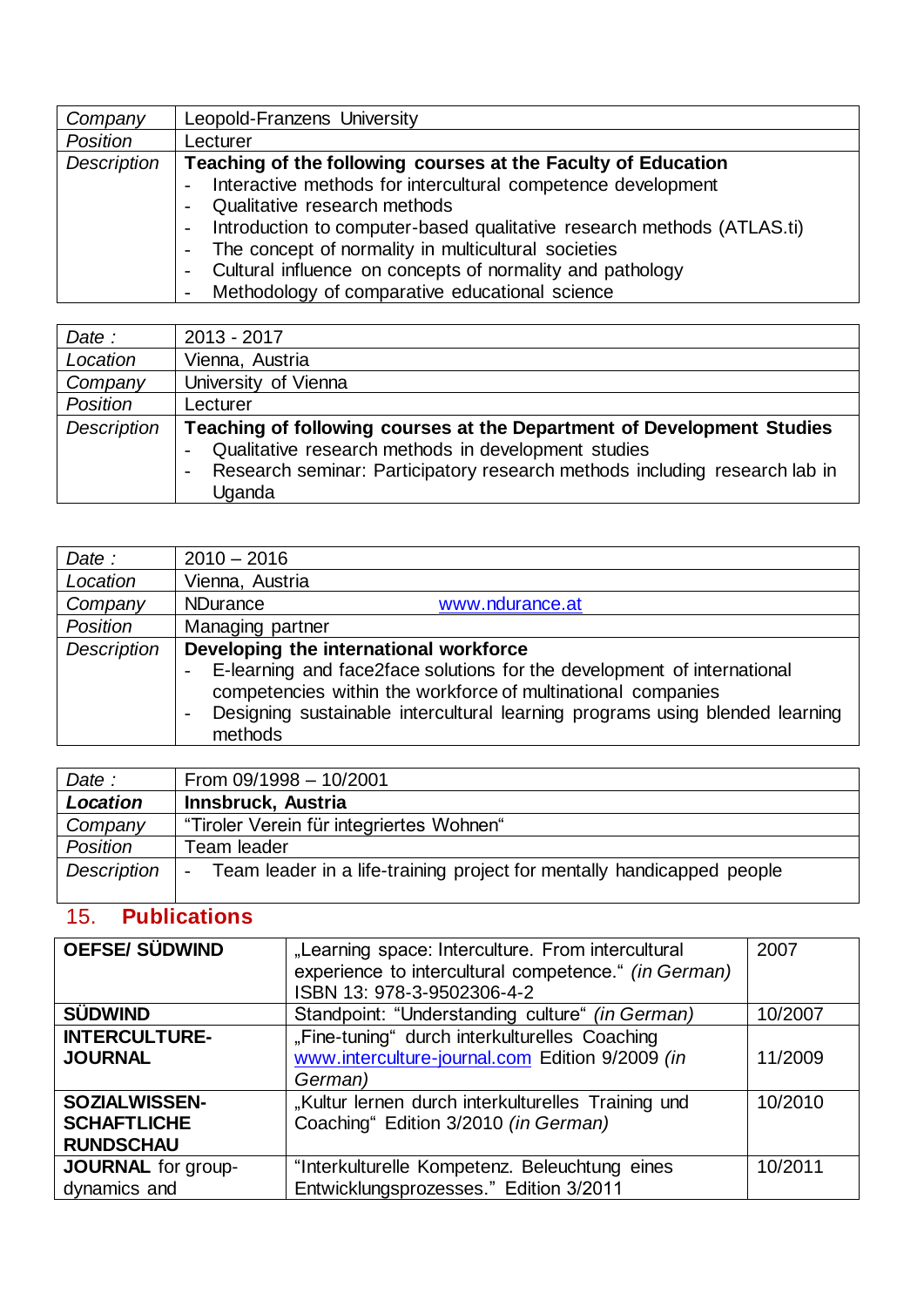| organisational          | http://www.springerlink.com/content/d686105u22w71         |         |
|-------------------------|-----------------------------------------------------------|---------|
| development             | w3t/ (in German)                                          |         |
| <b>GPA/dip</b>          | Manual for European Work Councils. "Intercultural         | 02/2011 |
|                         | Competence for European Work Councils.                    |         |
|                         | Intercultural challenges and solution strategies."        |         |
|                         | (in German and English)                                   |         |
| <b>IACCM</b> Conference | Skills for the global world- inquiring into the evolution | 10/2015 |
| paper                   | and development of intercultural competencies             |         |
|                         | http://iaccm2015.sietar.at/proceedings_Practitioner.ht    |         |
|                         | ml (in English)                                           |         |

### 16. **References**

| <b>SOS Childrens Village</b><br>International,<br>Hermann-Gmeiner-<br>Akademie, Innsbruck,<br>Austria | Developing and implementing an intercultural learning program<br>Process adviser for knowledge management program using<br>"Appreciative Inquiry" and "Story-telling"<br>https://www.youtube.com/watch?feature=player_embedded&v=n<br><b>CRUX42FJTA</b>     | since<br>07/2009        |
|-------------------------------------------------------------------------------------------------------|-------------------------------------------------------------------------------------------------------------------------------------------------------------------------------------------------------------------------------------------------------------|-------------------------|
| Arbeiterkammer and VÖGB<br>Austria                                                                    | Training of trainers in interactive training methods and training<br>design. http://blog.refak.at/?s=steixner                                                                                                                                               | since<br>04/2013        |
| Gewerkschaft der<br>Privatangestellten, Vienna                                                        | Intercultural workshops and development of an intercultural<br>manual for European work councils.<br>http://ebr.gpa-djp.at/tag/margret-steixner/                                                                                                            | since<br>03/2011        |
| Horizont3000, Vienna                                                                                  | Intercultural training in the preparatory course for outgoing<br>development workers<br>http://www.horizont3000.at/blog/mit-wem-unsere-neuen-im-kurs-<br>lernen-magret-steixner/2000                                                                        | since<br>11/2007        |
| Bundesfinanzakademie<br>Wien                                                                          | Development and implementation of learning programme<br>on innovative way of adult learning (3 modules á 3 days)<br>as part of the Train-the Trainer Programme                                                                                              | <b>Since 2018</b>       |
| Engagement Global,<br>Deutschland                                                                     | Facilitaton of ESD - Expert Net Metting in Durban/ South<br>Africa https://www.engagement-global.de/homepage.html                                                                                                                                           | 11/18                   |
| University of Vienna,<br>Austria                                                                      | Department of International Development<br>Research seminar on qualitative research methods<br>https://www.facebook.com/Go-Organic-Go-to-Uganda-Go-for-<br>Research-806522416130209/                                                                        | since<br>03/2013        |
| University of Innsbruck,<br>Austria                                                                   | Department of comparative Educational Science<br>Deparment of Psychosozial Interventions and communication<br>research                                                                                                                                      | since<br>08/1997        |
| Mondi Academy, Vienna                                                                                 | Training and coaching: "International business competence"                                                                                                                                                                                                  | since<br>06/2012        |
| Lenzing, Austria                                                                                      | Improving skills for international collaborations                                                                                                                                                                                                           | since<br>12/2013        |
| Gebrüder Weiss                                                                                        | Training and coaching: "Why culture matters!"                                                                                                                                                                                                               | 06/2013                 |
| <b>AGEH Cologne</b><br>(Arbeitsgemeinschaft Für<br>Entwicklungshilfe)                                 | Coaching of technical advisers                                                                                                                                                                                                                              | since<br>10/2007        |
| Sozialpädagogisches<br>Institut von SOS-Kinderdorf,<br><b>Innsbruck</b>                               | Conducting a qualitative research study on the development of<br>cultural identity for youth growing up in educational institutions<br>https://www.sos-kinderdorf.at/getmedia/f5fde782-0293-4c25-<br>aa0d-bf7f35df59eb/kultur-und-beziehung_artikel_okt2012 | 2009-2011               |
| FH Wiener Neustadt                                                                                    | Intercultural management                                                                                                                                                                                                                                    | 2013-2014               |
| FH Wkö, Vienna                                                                                        | Communication and presentation<br>http://www.fh-wien.ac.at/news/detail/pwoe-lehrendentreffen-<br>workshop-lernraeume-gestalten-3175/                                                                                                                        | since<br>4/2016         |
| IACCA Laxenburg, Austria                                                                              | International Anti-Corruption Academy<br>http://iaca.int/808-iaca-welcomes-macs-2016-class.html                                                                                                                                                             | <b>Since</b><br>11/2014 |